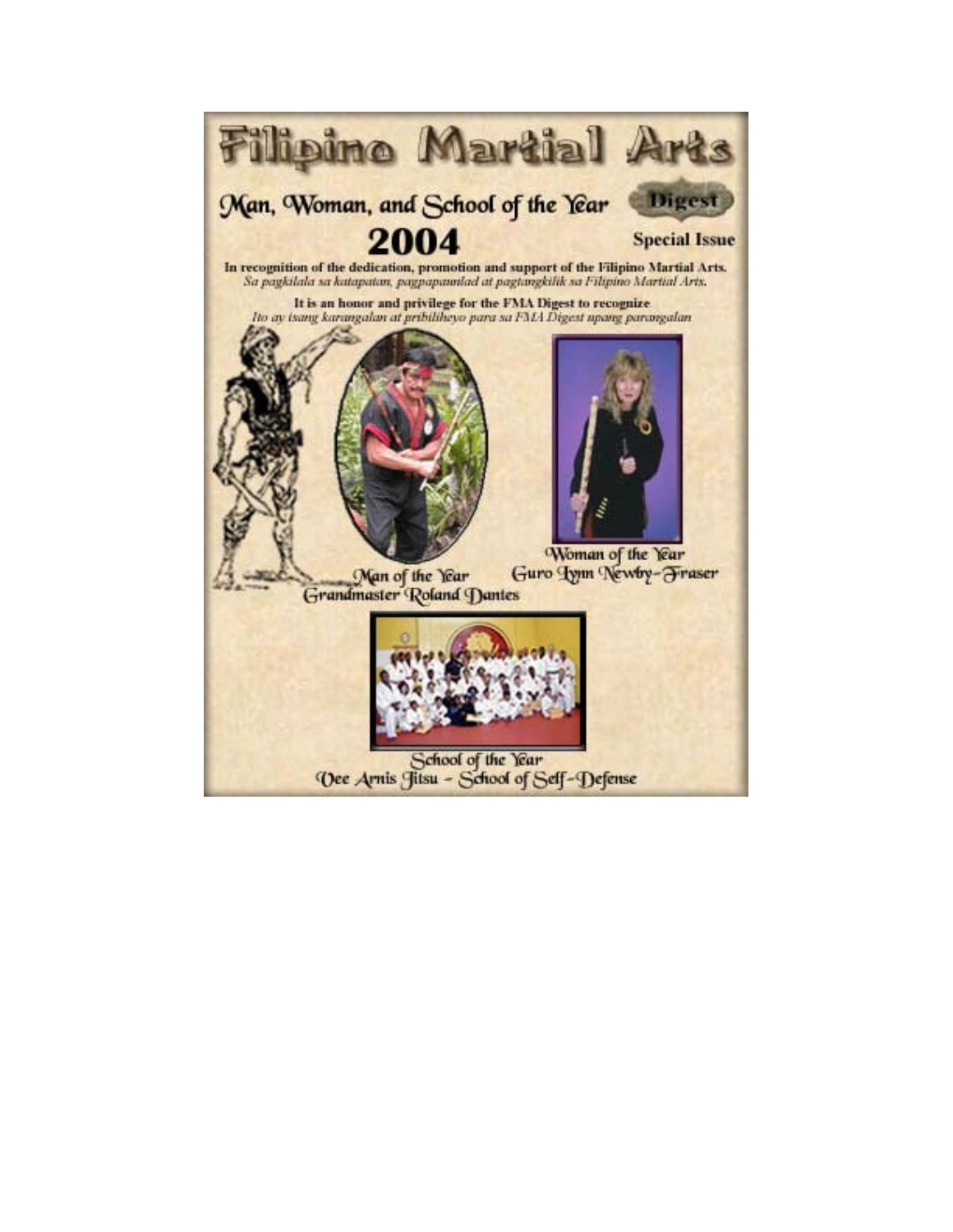Publisher Steven K. Dowd

### **Contents [From the Publishers Desk](#page-2-0) [Man of the Year](#page-3-0)** *Guro Roland Dantes*

### **[Woman of the Year](#page-7-0)**

*Guro Lynn Newby-Fraser* 

### **[School of the Year](#page-8-0)**

*Vee Arnis Jitsu - School of Self-Defense*

Filipino Martial Arts Digest is published and distributed by: FMAdigest 1297 Eider Circle Fallon, Nevada 89406 Visit us on the World Wide Web: [www.fmadigest.com](http://www.fmadigest.com/)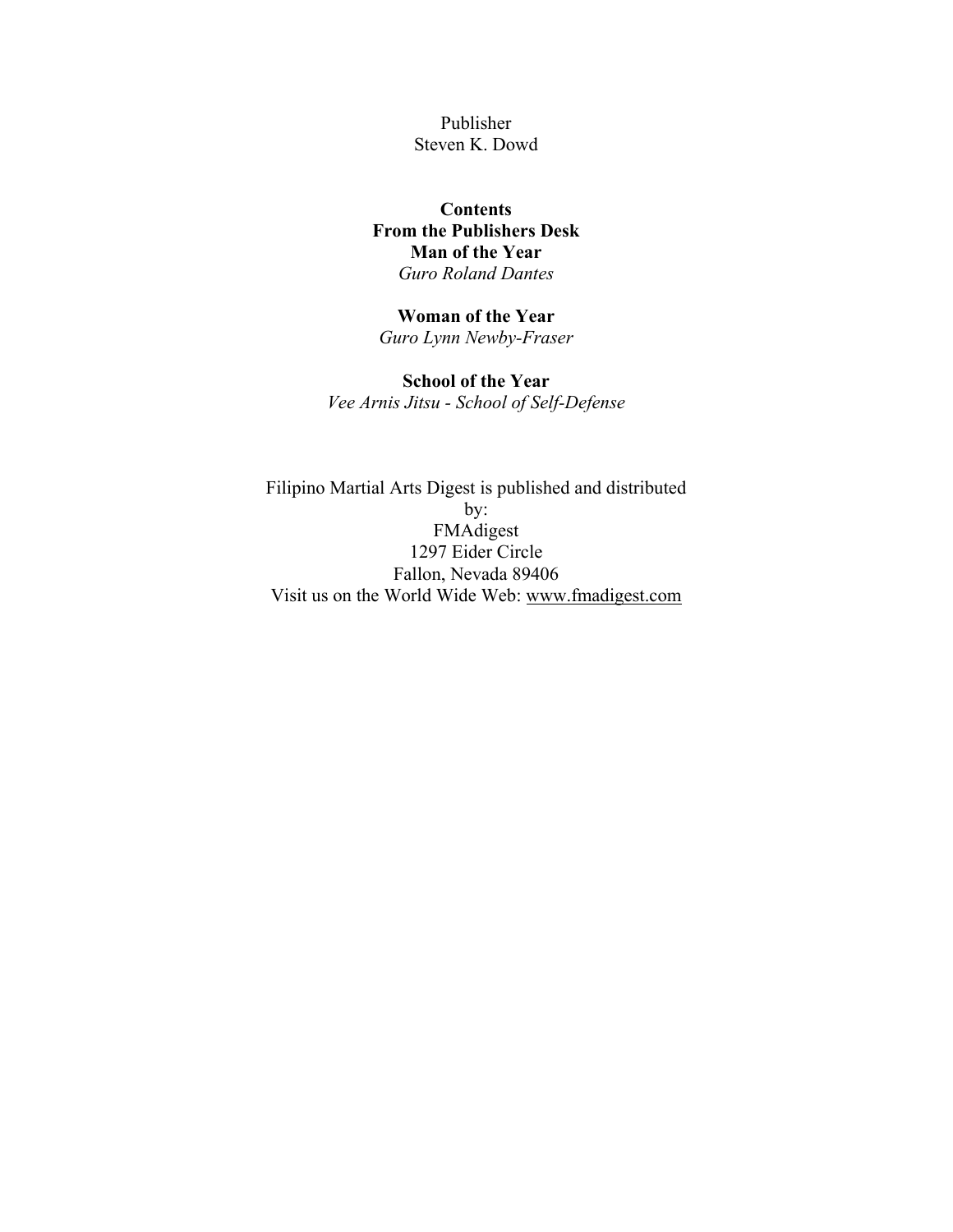## <span id="page-2-0"></span>**From the Publishers Desk**

#### Kumusta

It is an honor that this special issue is put together to recognize the Man of the year, Woman of the Year and the School of the Year. The Man, Woman, and School was not picked by this publication, but chosen by you the subscribers and practitioners of the Filipino martial arts.

While in Manila earlier this year I met Guro Roland Dantes and indeed he has a personality that is sincere, respected, and dynamic. Guro Lynn Newby-Fraser was talked about very highly from the people that nominated her. Based in Texas, operating a school with her husband, she puts her heart and soul into the Filipino martial arts. Vee Arnis Jitsu - School of Self-Defense, located in New York. Professor Florendo M. Visitacion, better known as Professor Vee, created the system and since his passing the art is carried on by Professor David James. The school is well organized, professional and offers the best in realistic self-defense that anyone can learn in a short period of time.

So with great honor and respect the publication commends these people who have demonstrated the professionalism, and pride in representing the Filipino martial arts. Each will receive a plaque from this publication to commemorate this recognition.

#### Salamat Po

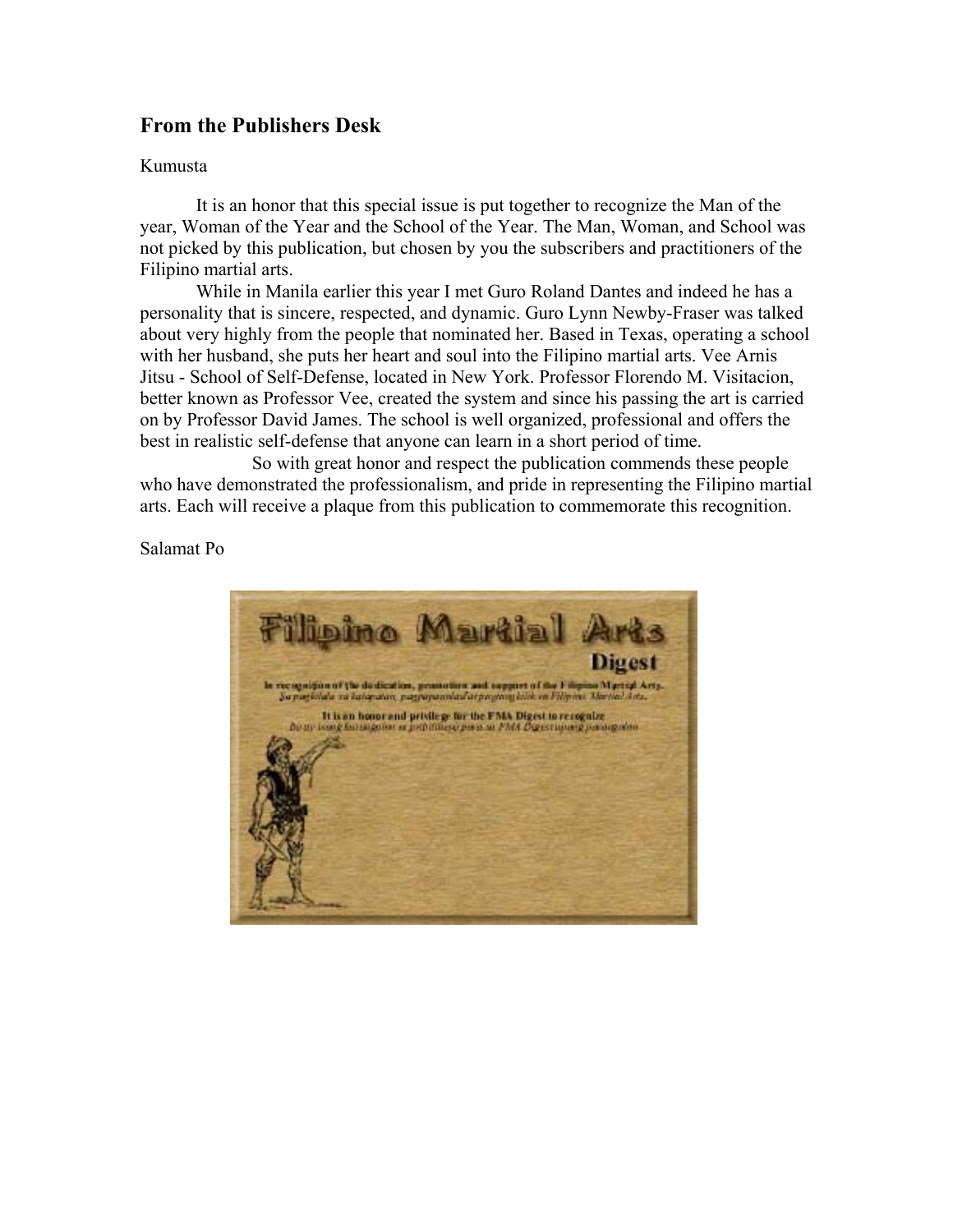# **FMAdigest Man of the Year 2004**

### **Guro Roland Dantes**

<span id="page-3-0"></span>

Looking back to when the Spanish dominated the Philippines, Guro Dantes Spanish grandfather Loreto arrived from Spain, only to see that the Filipino people were being unjustly ruled and treated. Seeing this, his response was to join the resistance against the Spanish, he eventually came to the attention of the Spanish rulers and culminated in a move to capture and arrest him. This made it to where he was constantly on the move to elude them, moving from one place to another.

Realizing his life was in danger should he stay in Manila, his grandfather fled Manila on a ship whose Captains name was Pintoy. Adopting the name Pintoy to assist him in eluding the Spanish authorities, he was constantly on the move from one island to another to evade capture and he found himself in the southern regions of Leyte and Mindanao.

**Note**: There is an island off the coast of Leyte, which is named Pintuyon Island; this being named after his grandfather for this was is

main refuge from the Spanish.

Being Spanish, he was already familiar with the Spanish methods of fencing, however due to his involvement with the resistance, he was exposed to the various approaches his Filipino resistance fighters he led and the Filipinos he came into contact with.

On a very sad day, while again moving to elude the Spanish, on a boat off the island of Mindanao, Roland's grandfather, grandmother and several of his men of the resistant were transiting in a boat. Pirates attacked the boat, and a fierce battle took place. Only the one of the men of Roland's grandfather is noted to be a survivor, and in accounting the events of the attack elaborated on what happened. He tells a story that Loreto, the grandfather of Master Dantes, was fighting fiercely against the pirates upon hearing his wife yelling from the rear; he turned to assist her only to be cut down from behind.

Two American missionaries took in Roland's father Climaco Pintoy now an orphan. Later, he entered the Philippine Military Academy and graduated as an officer of the Philippine Military. His father's career saw him assigned as Military Provincial Commanders of the provinces of Cotabato, Davao, Lano, Dipolog and Zamboanga. After being promoted, Brigadier General Climaco Pintoy became the Military Zone Commander of the 4th military area, which comprised all the main southern islands including Mindanao, Jolo, Sulu, Palawan, etc. As Roland grew up in the different areas, he learned boxing from his father and was shown a little of arnis de mano before his father passed away. In teaching his son, Brigadier General Pintoy told Roland that what he was teaching him were techniques for survival and that the Filipinos had their own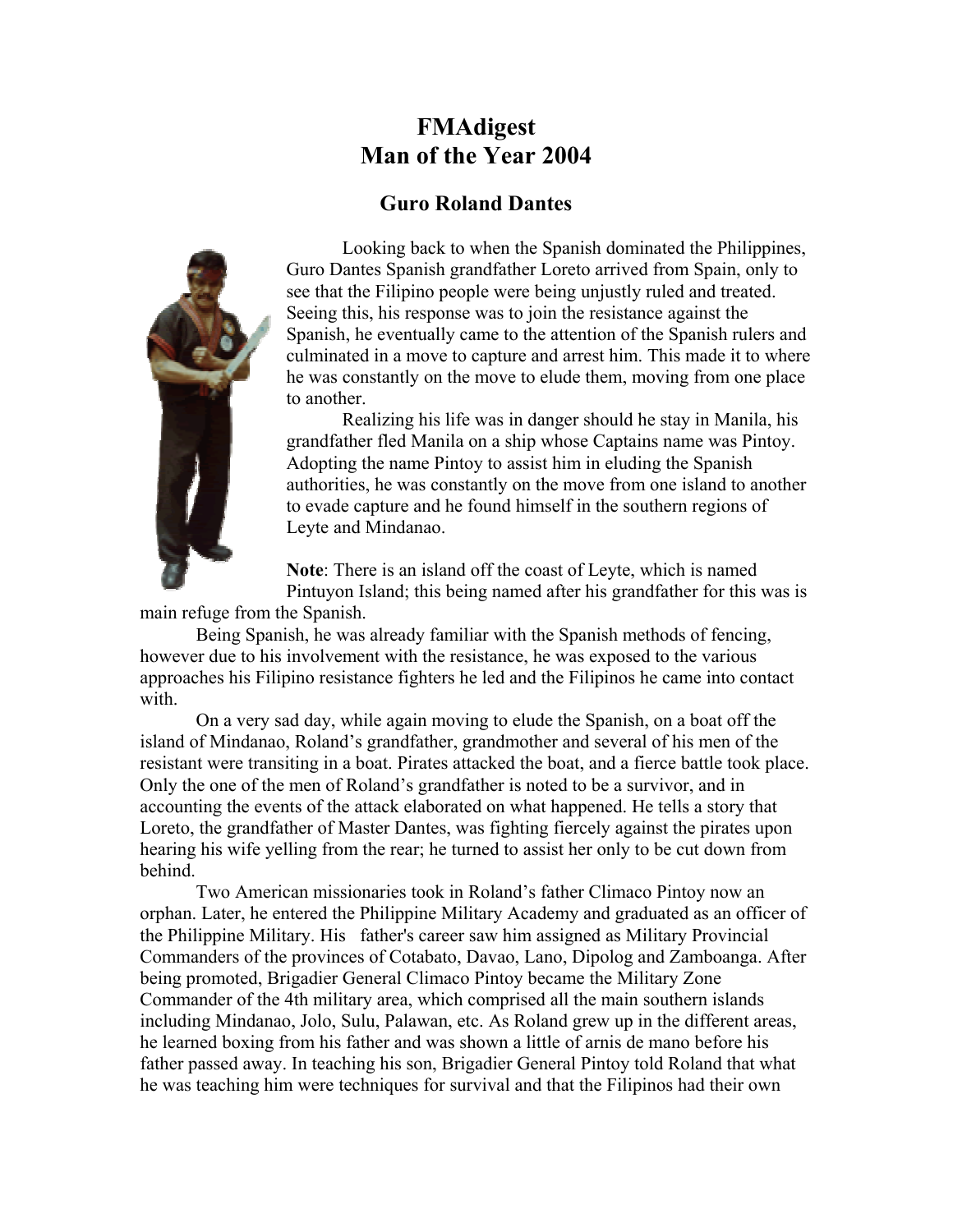effective combat methods. After his father's death, Roland interest in martial arts stayed with him and he eventually earned black belts in Shotokan and Moo Duk Kwan.

While in college and majoring in PE (physical education), he met Professor Remy Presas. It was Professor Presas's program that was one of the first of its kind to be accepted by the Department of Physical Education to be used as a physical education subject. With his interest in arnis instantly re-ignited, Roland started training directly under Professor Remy Presas and went onto become one of his top students and close friends.

Roland assisted Professor Remy in traveling to the Japan and the US to introduce modern arnis in the 1970s. When Professor Remy left the Philippines to teach in the US in the late 1970s, Master Dantes still having a strong desire to learn the art and by this time since he was a well-known body builder and actor, he was fortunate to be able to study with several of the grandmasters and masters of different Filipino martial arts. Always acknowledging these teachers of their skills and knowledge, Master Dantes believes in giving due credit. From his college days until today, Master Dantes passion for furthering his understanding of the Filipino martial arts still burns strongly.

Always one to contribute and assist in the preservation and promotion of the Filipino martial arts, Master Roland Dantes holds the position as Chairman of International Affairs of Arnis Philippines, and the International Arnis Federation, Arnis Philippines for those who do not know, are the official governing body recognized by the Philippine government are in fact the 33rd Member of the Philippine Olympic Committee. As the Chairman of International Affairs he works not just with organizations within the Philippines, but also with different countries to promote and bring unity to the Filipino martial arts.

 With the next Southeast Asian Games being held in the Philippines in 2005. A historic event will take place for Arnis/Kali/Eskrima will be an official event and not simply a demonstration sport. So this in its self will be a monumental moment and will be noted in history. This came about not only through the efforts of Arnis Philippines and its President, Mr. Raymond S. Velayo and all officers and staff. But, the many organizations, grandmasters and masters who have constantly shared their knowledge and have promoted and worked hard for this to come about. It is hoped that all practitioners of Filipino martial arts will come to share this most special time when the Filipino arts will compete showing the art to its fullest tradition, skills, and beauty. Not just as a sport, but as part of the history of the Philippines which has been continuously handed down from generation to generation. This has been through such men as Professor Remy A. Presas, Grandmaster Ben Luna Lema, Grandmaster Antonio Ilustrisimo, Grandmaster Angel Cabales, Grandmaster Filemon Canete, Grandmaster Filemon Caburany, Grandmaster Leo Giron, Mangisursuro Mike Inay, Grandmaster Timoteo Maranga, Punong Guro Edgar Sulite, to mention just a few, for the list goes on and on. For it is because due to the efforts of these great martial artists and the organizations that have promoted the Filipino martial arts so future generations can benefit.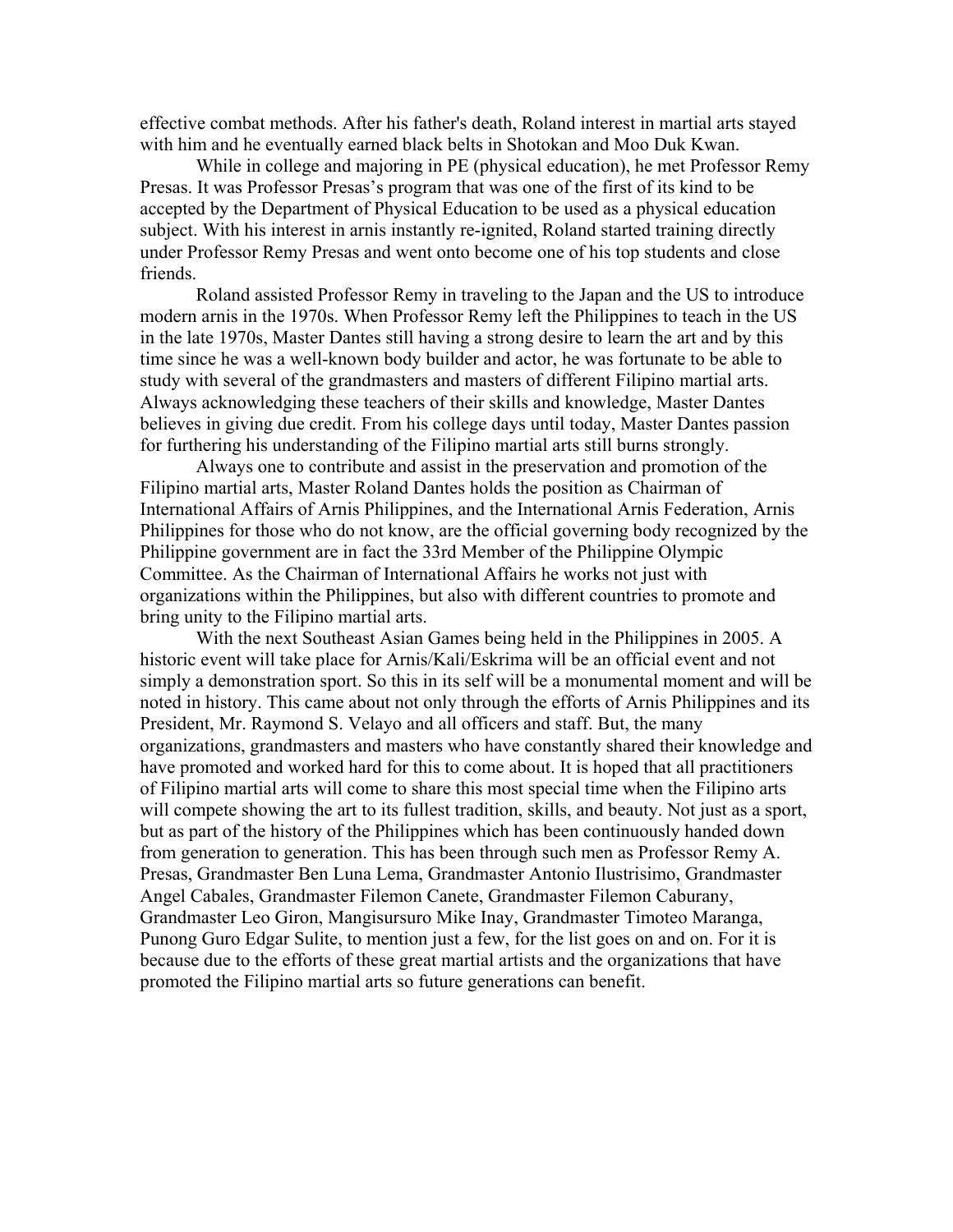This came about not only through the efforts of Arnis Philippines and its President, Mr.Raymond S. Velayo and all officers and staff. But, the many organizations, grandmasters and masters who have constantly shared their knowledge and have promoted and worked hard for this to come about. It is hoped that all practitioners of Filipino martial arts will come to share this most special time when the Filipino arts will compete showing the art to its fullest tradition, skills, and beauty. Not just as a sport, but as part of the history of the Philippines which has been continuously handed down from generation to generation. This has been through such men as Professor Remy A. Presas, Grandmaster Ben Luna Lema, Grandmaster Antonio Ilustrisimo, Grandmaster Angel Cabales, Grandmaster Filemon Canete, Grandmaster Filemon Caburany, Grandmaster

Leo Giron, Mangisursuro Mike Inay, Grandmaster Timoteo Maranga, Punong Guro Edgar Sulite, to mention just a few, for the list goes on and on. For it is because due to the efforts of these great martial artists and the organizations that have promoted the Filipino martial arts so future generations can benefit.

An arnis master in his own right, Guro Roland Dantes has studied under and exchanged ideas with a vast who's who in the world of Filipino martial arts. And has promoted the art of Arnis continuously throughout the world. Additionally, he has promoted the art of arnis continuously throughout the world since the 1970s. Awarded a  $7<sup>th</sup>$  degree Black Belt in Arnis de Mano in 1977 by



Guro Roland Dantes with the late Grandmaster Ben Lema of Lightning Scientific Arnis."

### *Photo from the private collection of Taga Turo David Foggie*

the late Grandmaster Remy Presas of Modern Arnis, he was later promoted to the rank of 8th degree black belt prior to Professor Remy passing away. Guro Dantes has also studied with some of the most recognized Filipino martial artists such as: Grandmaster Ben Lima – *Lightning Scientific Arnis,* Grandmaster Johnny F. Chiuten, Grandmaster Filemon Caburnay – *Lapunti Arnis de Abaniko*, Grandmaster Antonio Ilustrisimo (Ilustrisimo system/Kali Ilustrisimo), Grandmaster Jose Mena (Mena Style/Doblette Rapilon), Grandmaster Dr. Guillermo Lengson (Kafephil / Arfephil/ Sagasa), Grandmaster Ciriaco "Cucoy" Canete – *Doce Pares*, Grandmaster Porfirio Lanada – *Lanada Arnis*, Grandmaster Edgar Sulite – *De Campo, Caballero style / Lameco*, Grandmaster Jose Villasin – *Balintawak*, Grandmaster Johnny Chiuten – *Combined Open style*, Grandmaster Chris Ricketts – *Bakbakan*, Grandmaster Leo Gaje (Pekiti Tirsia), to name just a few.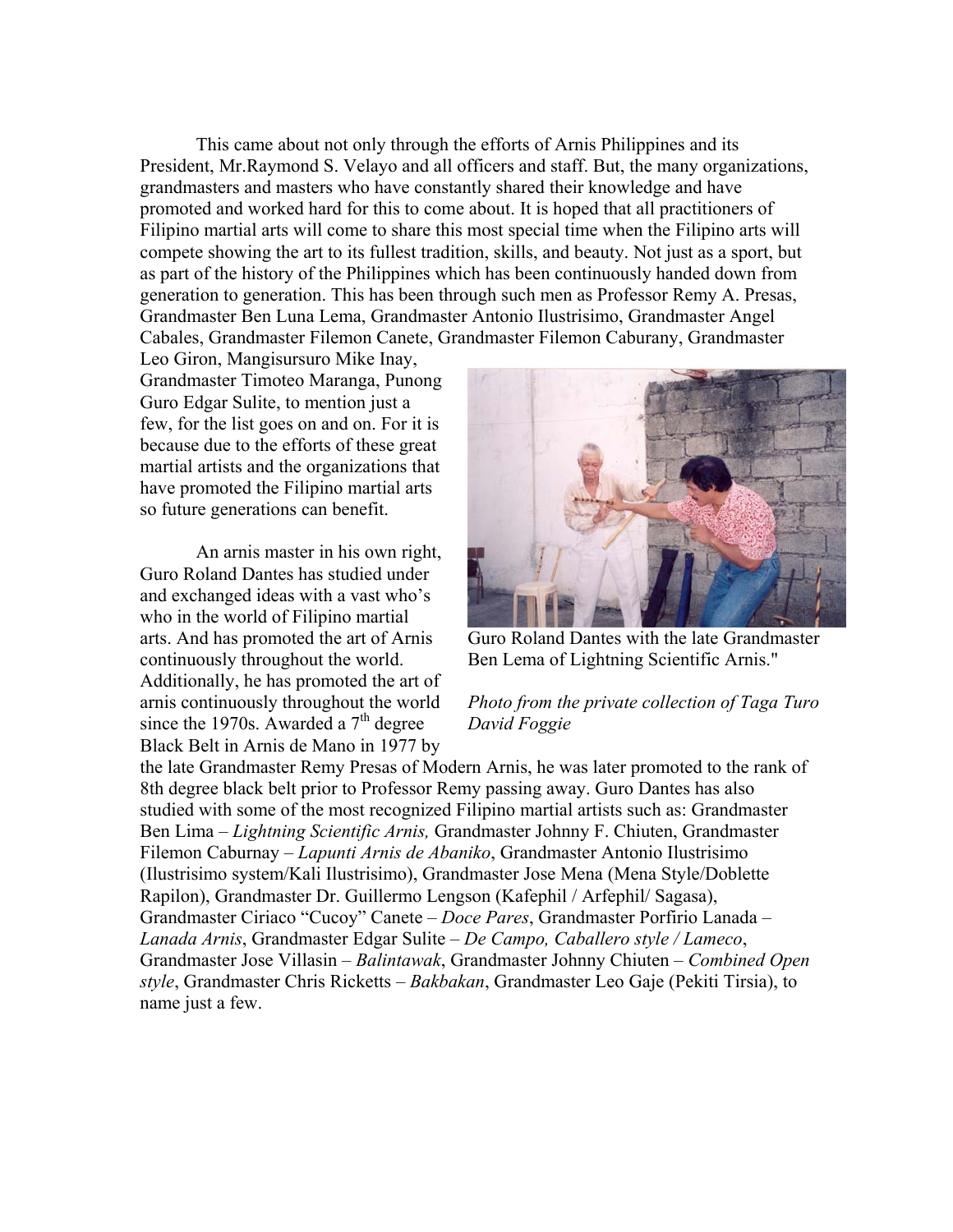

Facing the opponent David Foggie has a bolo.



David executes a backhanded strike. Guro Dantes with the right hand executes a palm heel block and with the right hand a strike to the arm above the elbow.



Continuing, Guro Dantes grabs the wrist and twists down and inward.



Guro Dantes executes a stomping kick to the opponents' knee.



Forcing the opponent down Guro Dantes continues to twist the opponents' wrist disarming the opponent.



**Guro Roland Dantes with a seminar group in Germany.**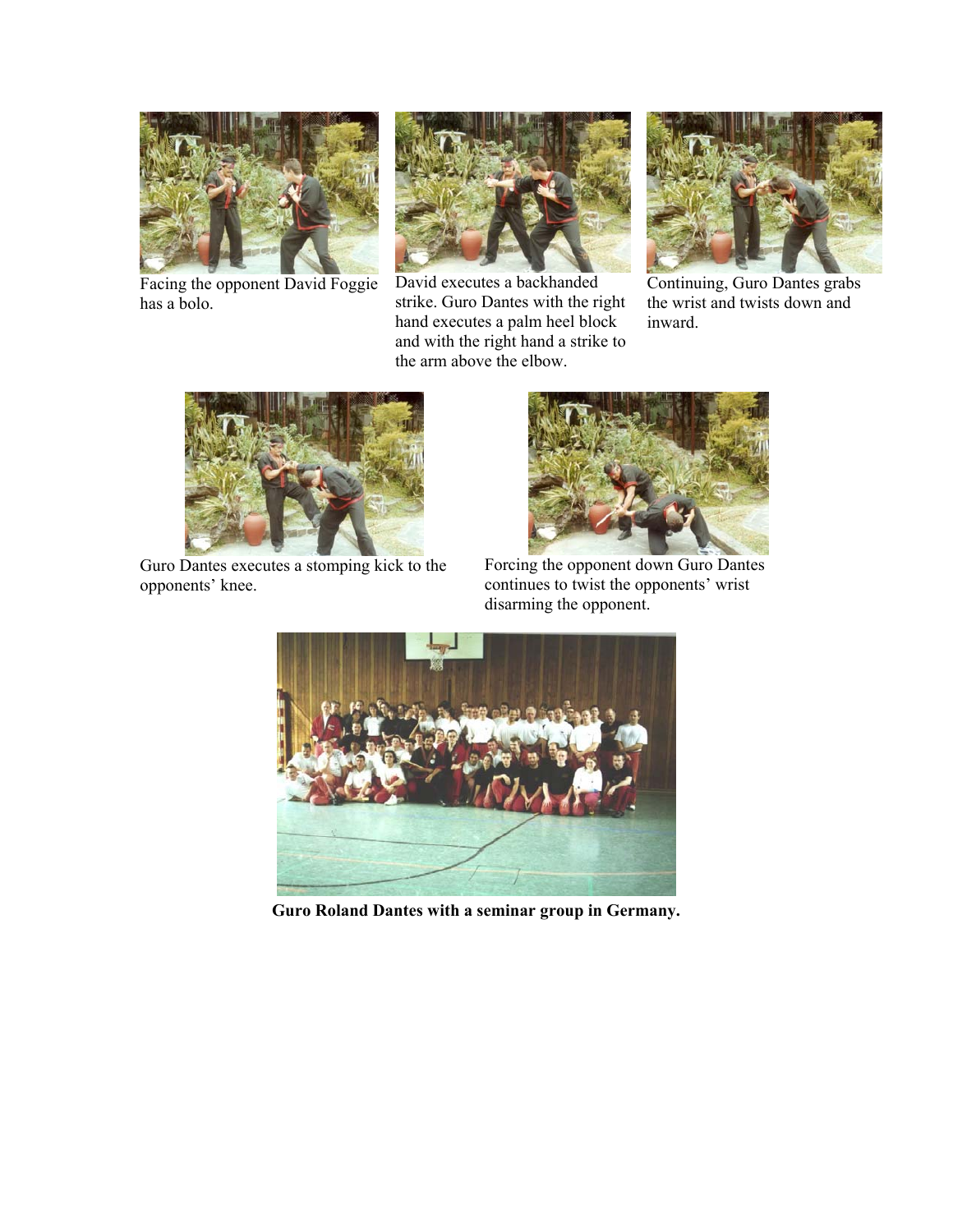# **FMAdigest Woman of the Year 2004**

# **Guro Lynn Newby-Fraser**

<span id="page-7-0"></span>

Guro Lynn Newby-Fraser has been training in the martial arts for almost 15 years While having achieved ranking in various systems, including Master level in American Fighting Systems, it is primarily her training in the Filipino martial arts which now truly excites and motivates her.

Guro Lynn Newby-Fraser and her husband Master Geoffrey Laun are co-owners and instructors at Carrollton Martial Arts Academy in Carrollton, Texas. Guro Lynn Newby-Fraser says the martial arts has never really come very easily to her but, after watching her husband train for over a year in the Filipino martial arts, she decided that the Filipino martial arts was not only a very interesting and practical system but one where she, as an average

practitioner, could develop a level of competency. Further, in addition to being a dynamic and exciting new aspect in her life, it struck her as being an awesome and practical system of self-defense and fitness for women to train in – after all, if she could do it, she says, so could any female training in the martial arts.

In October 2002 she earned her 1st Degree Black Belt in the Scientific Fighting Congress Pacific Archipelago Combatives (P.A.C.). The P.A.C. promotion requires rank appropriate skill with the single stick, double sticks, knife, stick and knife and empty hands. Her promotion from 4th to 5th Dan in American Fighting systems was based on the Archipelago Combatives System and involves 90 solid minutes of freestyle combat with these weapons.

Aside from the dynamics of the exercise aspect of Filipino martial arts training, she enjoys the tremendous practicality of the baston and the daga. Of her various martial arts promotions and certifications and whatever else in her life could be considered an achievement, it is her promotion to Master and her ranking in the Archipelago Combatives system that she is the most proud of.

Guro Lynn Newby-Fraser and her husband train together at least three times a week. As their academy is in a different city, they typically train at home and their neighbors and the resident police have gotten used to seeing them chasing each other around the yard with a stick or knife and then looking up and waving before continuing with some or other combination of their weapons attack/defense.

Guro Lynn Newby-Fraser, now 45 years of age would of not believed ten years ago, she would have the skills and enjoyment she does today in the Filipino martial arts. She has never quite been able to decide which is her favorite weapon or combination thereof – each of them is so dynamic whether alone or in combination. It is also so encouraging to know that as she gets older and her kicks etc get lower and lower, her ability to carry on improving in her skills in the Filipino system can continue.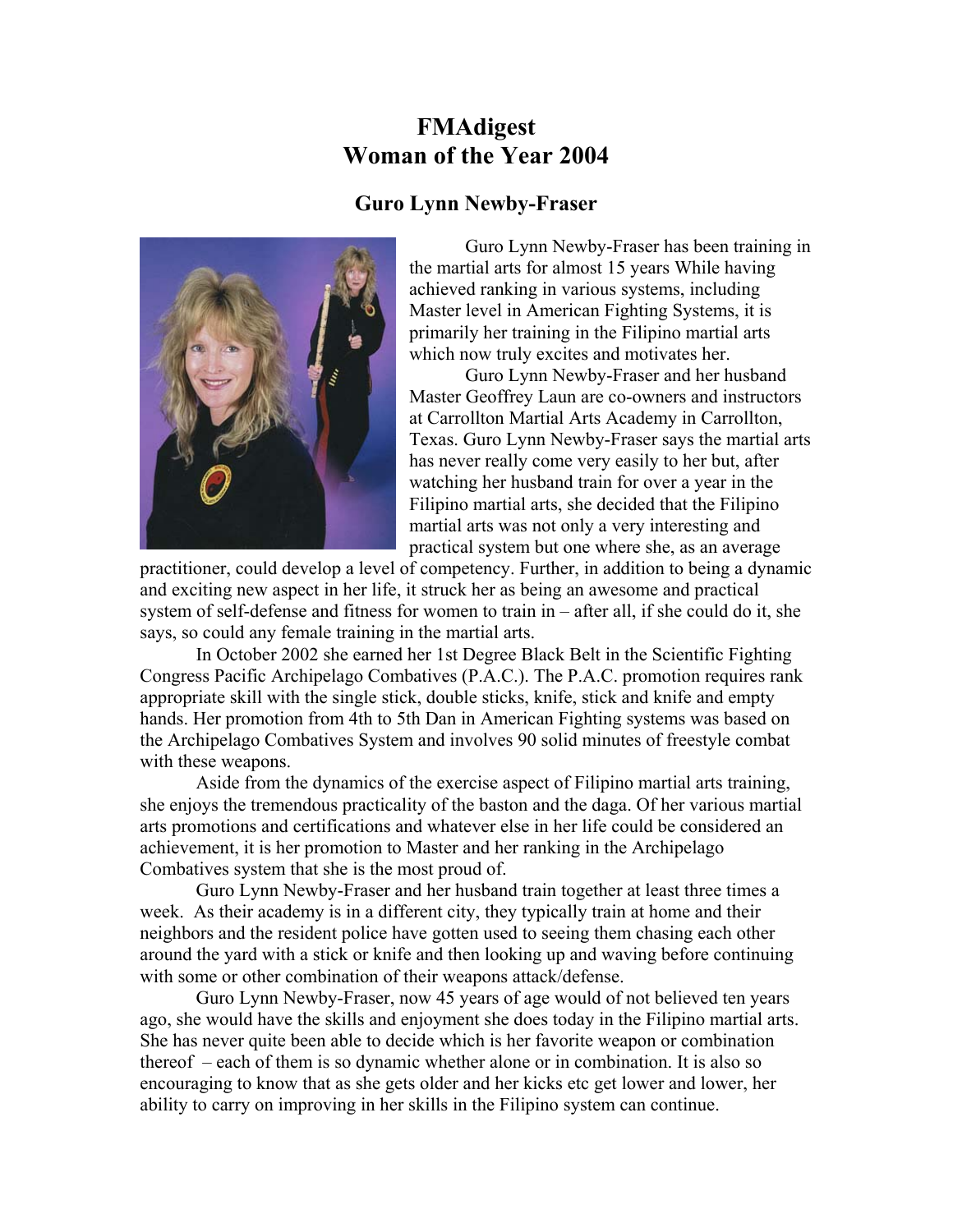<span id="page-8-0"></span>Guro Lynn Newby-Fraser has also earned Black Belt Instructor P.A.C. ranking with the Scientific Fighting Congress. While the Filipino Martial Arts is now an integral part of the adult curriculum at their school, she also teaches a specific Pacific Archipelago Combatives class at the academy. To her great satisfaction, 50% of the students who participate are women. "It is very satisfying as an instructor", she says, "to see one's students grow in skill level and confidence – more so from the viewpoint of a female instructor observing female students". To be able to pick up and use the baston or daga and understand and apply them according to their dynamics, range, offense and defensive purposes is just so satisfying and never ending in the newness of what can be learned. "Actually, it's just plain exciting", she says.

### **Carrollton Martial Arts Academy**

3733 N. Josey Lane Suite 108 Carrollton, TX 75007 [972] 395-2589

# **FMAdigest School of the Year 2004 Vee Arnis Jitsu - School of Self-Defense**



### 25 Park Place 2nd Floor New York, New York 10007 [212] 349-3131 or **[www.veearnisjitsu.com](http://www.veearnisjitsu.com/)**



Vee Arnis Jitsu is a self-defense system based in New York City. It comprises a number of arts including but not limited to Vee Jitsu, Arnis, Muay, and to a lesser extent Kuntao, Aikido, Judo, and Wing Chun. The system was created by Professor Florendo M. Visitacion, better known as Professor Vee, and is led today by Professor David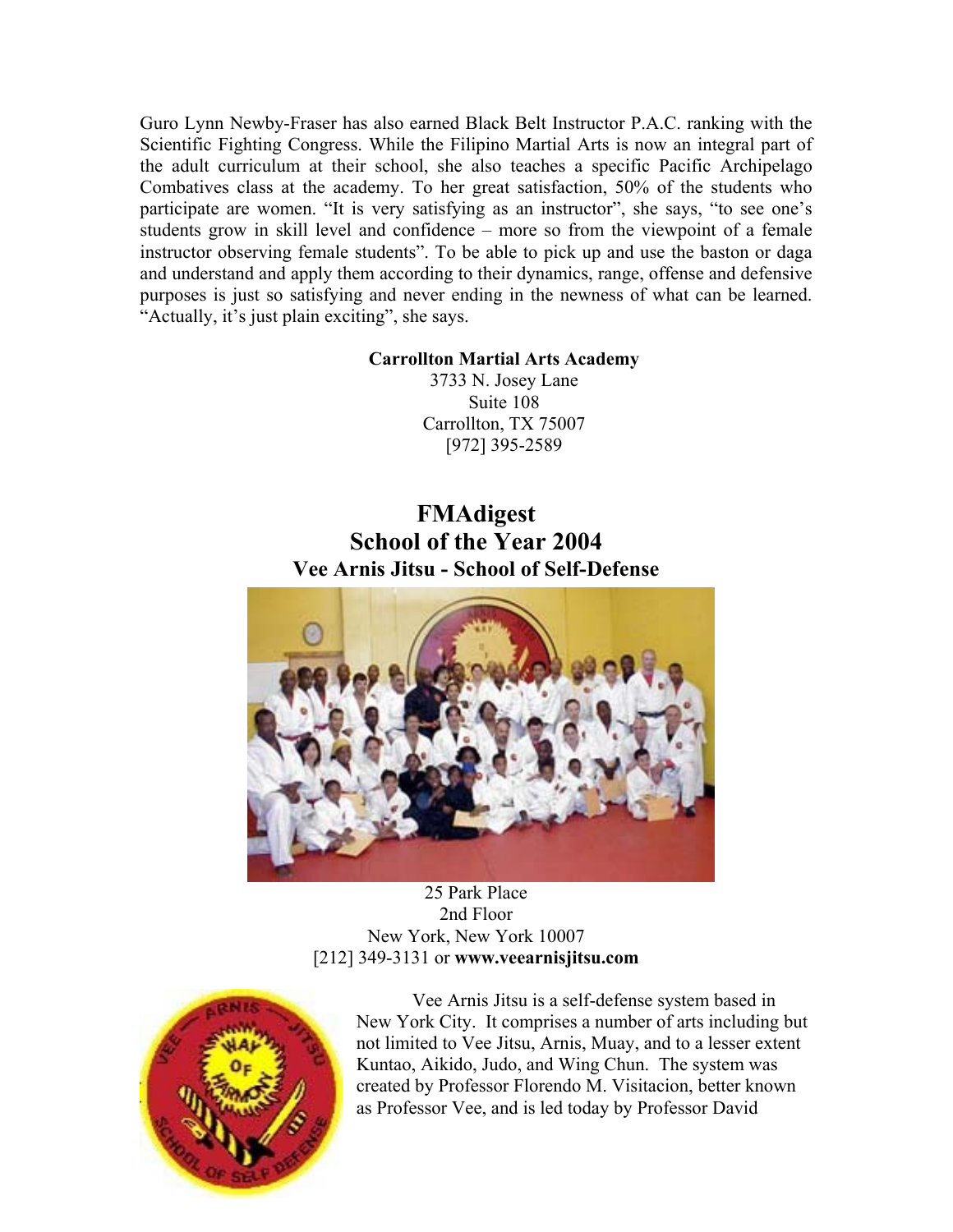James. We strive to offer realistic self-defense that anyone can learn in a short period of time. In order to prepare for the realities of street confrontations, students are drilled rigorously in class and paired with persons of different shapes and sizes. That way an

individual can experiment with various techniques to determine whether they work effectively against larger or smaller opponents within a given situation.

Vee Jitsu is the foundation of the art. It integrates the joint locks, breaks, throws, and ground movements of Judo/Jiu Jitsu with the brutal, "no-holds-barred" approach of traditional street fighting. "Dirty" techniques such as groin kicks, biting, and eye gouging are readily employed during fight situations.



**Professor Florendo M. Visitacion** 

To further enhance and improve the system, Professor Vee devised a series of fifteen two-person short forms dubbed "Vee Jitsu Te's". These enable the student to respond effectively to a variety of attack scenarios using a series of sequential defensive moves. In order to additionally prepare for the realities of street confrontations, students are drilled rigorously in class and paired with persons of different shapes and sizes. That way an individual can experiment with various techniques to determine whether they work effectively against larger or smaller opponents within a given situation.



The powerful weapons and empty-hand martial art of Arnis makes up the second major component of Vee Arnis Jitsu. It is here where we derive the famous "Cinco Tero" fighting pattern. Many of the Vee Arnis Jitsu techniques such as the "fifteen dimensions", an d the "patterns-of-twelve" drills are derived from Arnis. Students practice these techniques using a variety of different stepping variations. The more important ones include Paqua circular

**Professor** David James

footwork, forward and backward motion, and the "V-step ping" pattern. A number of training exercises including the

"Sinawali" drills are also incorporated within the curriculum. The art of knife fighting is another major part of weapons training. With great emphasis on rapid continuous repetition of the "Cinco Tero" and other striking drills, students develop speed and mobility.

Muay Thai boxing concepts combined with stamina training makes up the third part of Vee Arnis Jitsu. Students are taught to maximize there fighting abilities by utilizing their elbows, knees, shins, as well as traditional hand and foot strikes. Protective gear is always employed during these sessions for safety and to allow students to use maximum power against their opponents. Intensive bag work with two-person punching and kicking drills are also part of the curriculum. In addition, the system incorporates rigorous calisthenics in order to help students maintain optimum fitness levels.



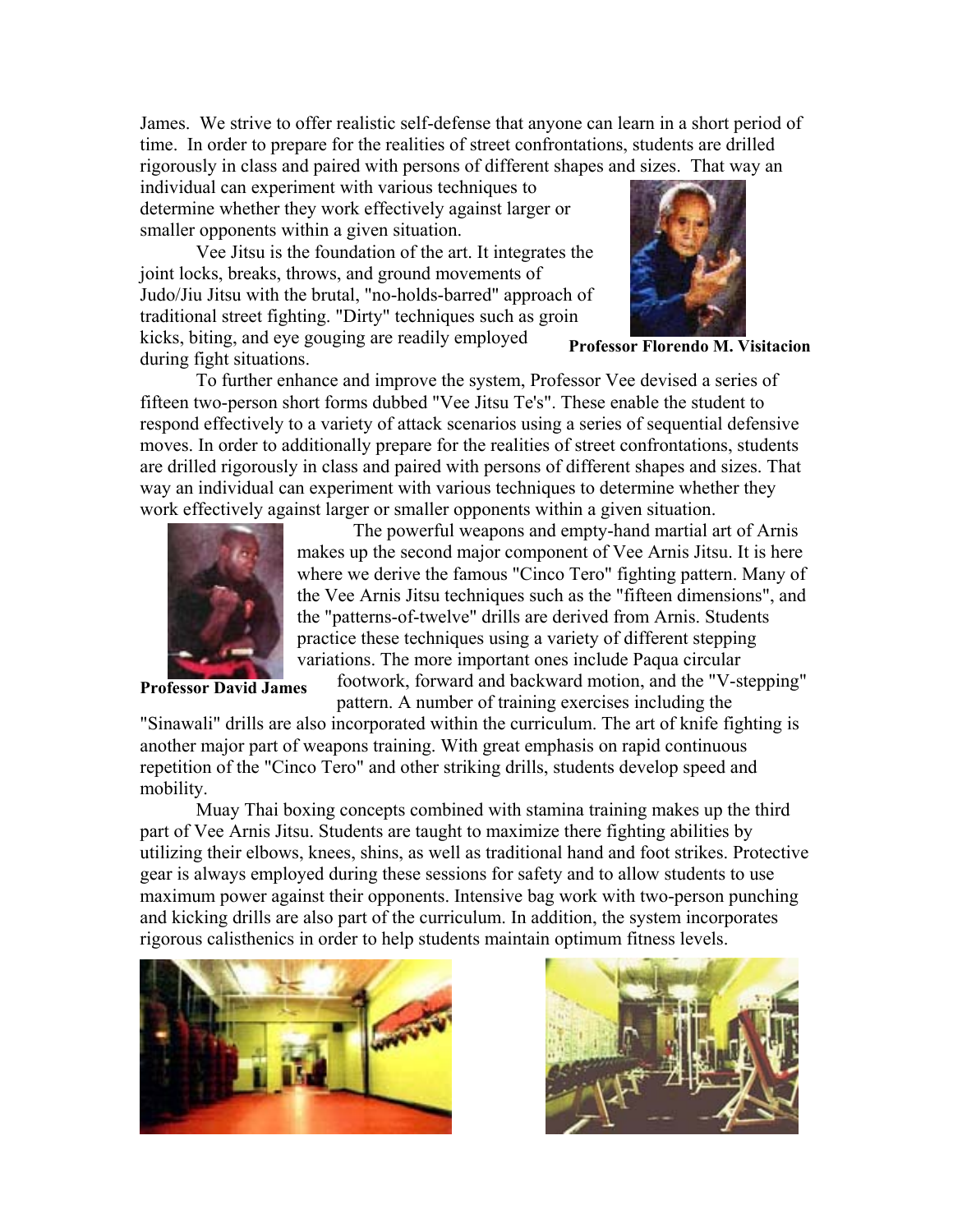The  $12 +$  year old facility is considered among the best in the Northeast. It features a 6,000 square foot, fully matted, workout space as well as 15 heavy-duty punching bags. The former aerobics room, which lies adjacent to the training area, now contains state of the art weight training equipment. It features Body Master equipment, including cables and a full compliment of free weights. The facility also boasts separate men and women's locker rooms, which include lockers, sinks, toilets, and showers.

We would also like to let you know that that the Vee Arnis Jitsu World Headquarters we will be moving into a new location by the end of the year (2004). This new school will also be located in the Financial District of Manhattan. The size of this school will be 13,000 square feet, more than double our current location!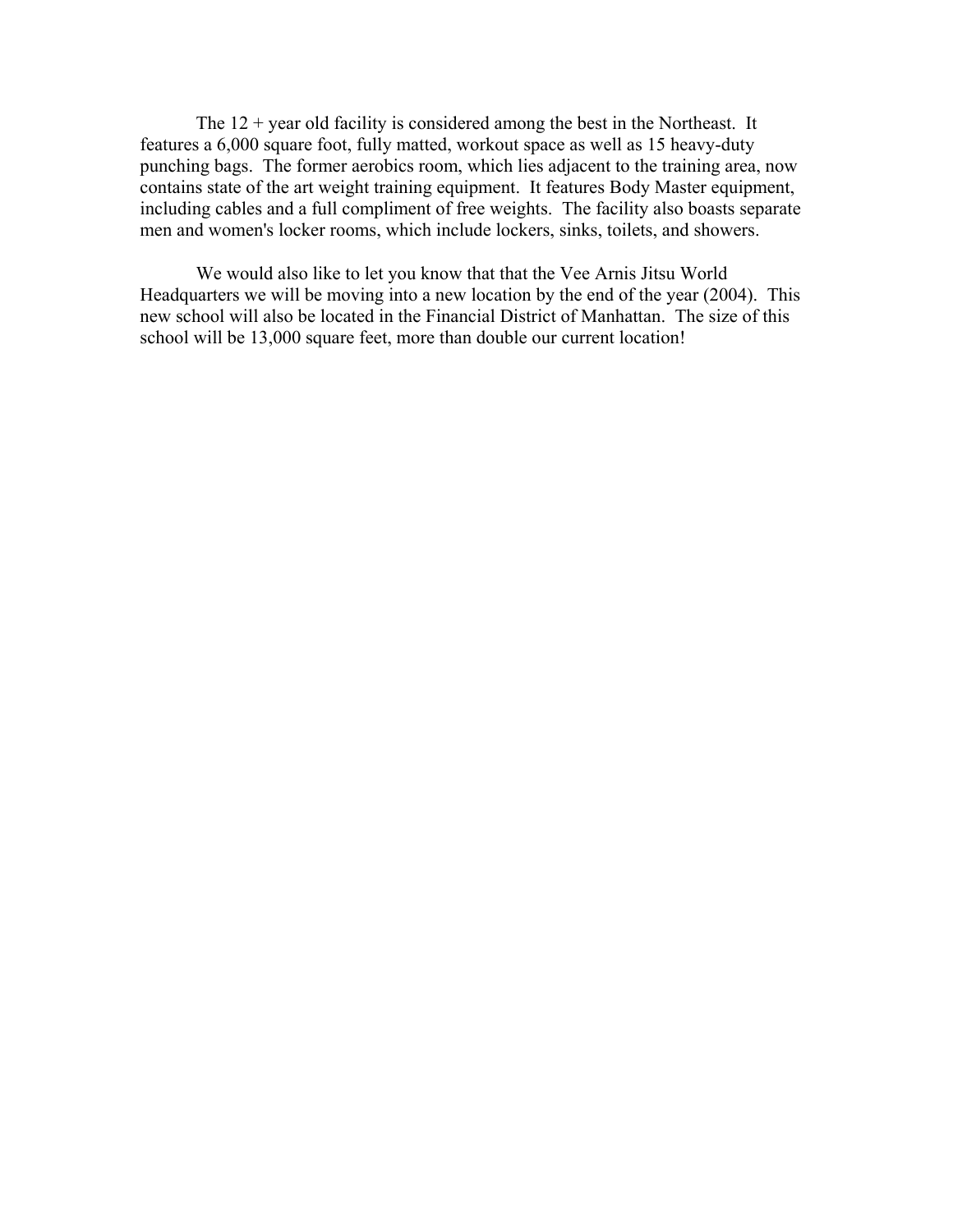

## [Filipino Martial Arts Magazine](http://www.filipinomag.com/)



# **[Eskrima Digest](http://www.martialartsresource.com/filipino/filframe.htm)**

**[Escrima/Arnis](http://topica.com/lists/escrima_arnis) [Escrima2](http://groups.yahoo.com/group/escrima2)** · For Escrimadors **[Eskrima Laguna Laban Tulisan](http://groups.yahoo.com/group/eskrimalagunalabantulisan)** " Brotherhood of Luisiana Laguna Eskrima " Pinoy - **[Eskrima Arnis Kali](http://groups.yahoo.com/group/peak-l/) [Filipino Warrior Arts](http://groups.yahoo.com/group/filipinowarriorarts2)** " Home of Real Filipino Fightin' Artists " **[YawYan Philippine Martial Art](http://groups.yahoo.com/group/yawyanphilippinemartialart)** Philippine Dance of Death, Sayaw ng Kamatayan